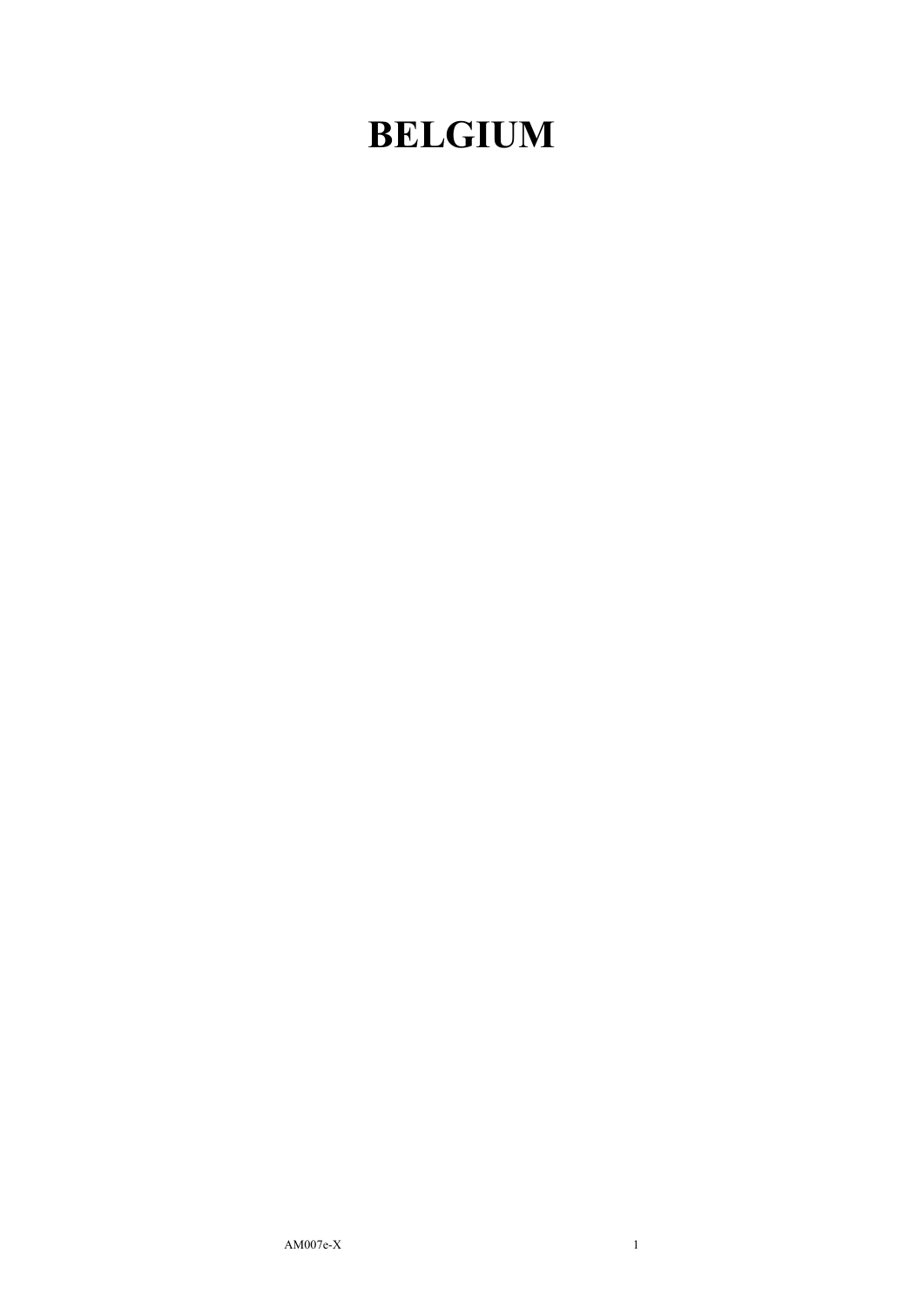**EBRD Board of Governors** 

**October 7, 2020** 

## **Statement on behalf of BELGIUM**

## **Ronald De Swert, Temporary Alternate Governor**

Dear Chair, dear Colleagues,

We would like to praise all parts of the Bank for the strong operational and financial results achieved in 2019. Those results, following several years of strong financial performance, enabled the institution to face the COVID‐19 crisis, in a position of strength, resting on a comfortable capital headroom.

Upon the start of the Covid19 crisis, the Bank managed to design swiftly its crisis response resting on 3 key principles: EBRD strengths, simplicity and flexibility. The reactivity of the Bank has been crucial for many of its clients benefiting from repayment holidays, liquidity support or restructuring. As we are entering a new stage of the COVID‐19 crisis, the Bank should stay true to its mandate and its core operating principles as it faces the more long term consequences of the crisis.

Turning to the Strategic Capital Framework, it forms a sound basis to continue to foster transition within the EBRD countries of operation in the next 5 years, but also, hopefully, avoid possible transition reversals induced by the crisis. Adaptability and operational flexibility will be key during the Framework's implementation period in order to best accompany the Bank's countries of operation on the path to recovery.

The Bank should continue to build on its key strengths across all sectors of activity to deliver transition, such as capital market transactions, local currency provision, equity activities, as well as its wide range of debt products and non‐ transactional support. Moreover, we welcome the desire expressed in the Framework for the Bank to innovate "alongside its clients", in order to push further the transition agenda or the renewed ambition attached to the green economy transition program of the Bank.